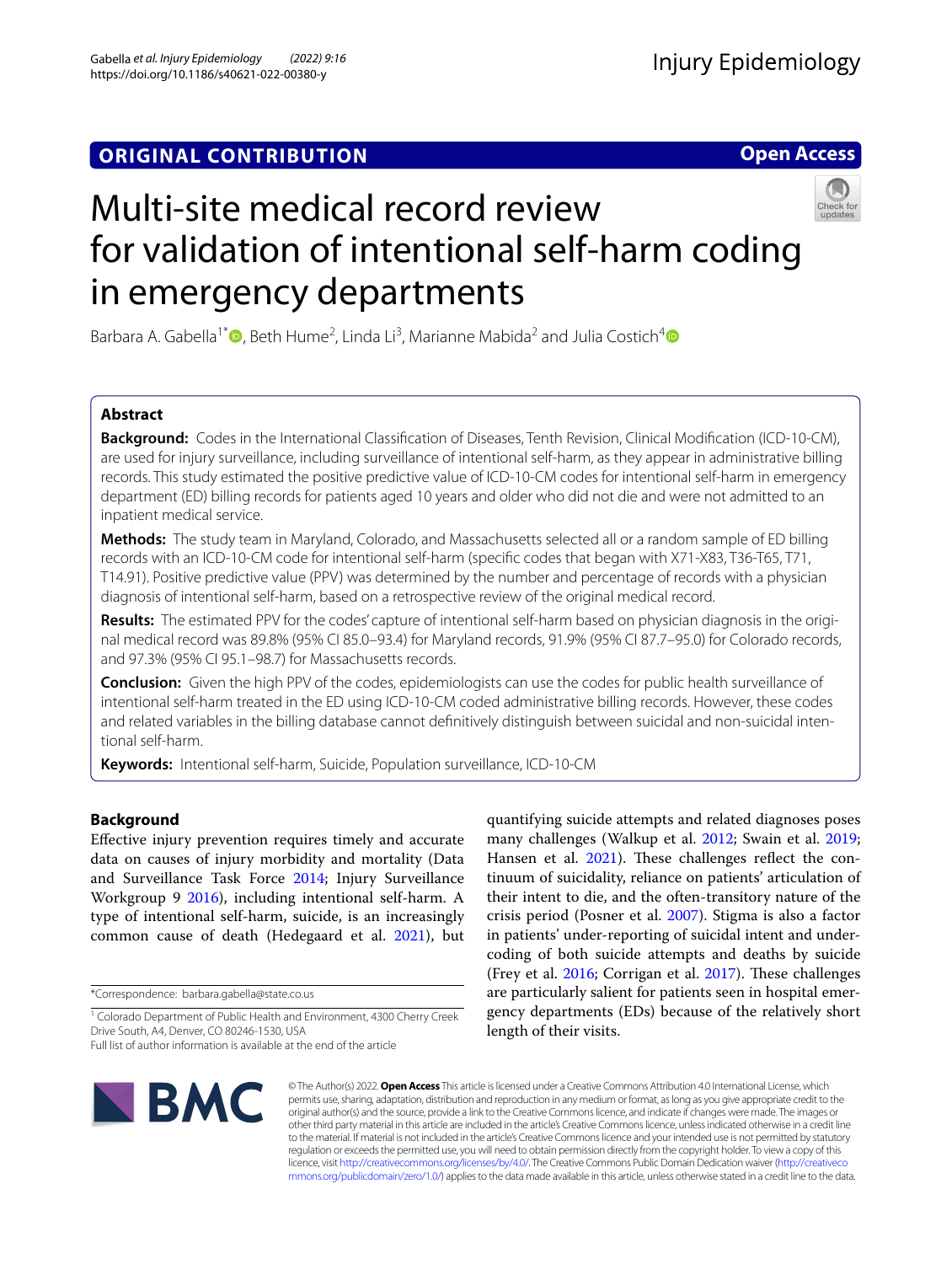Intentional self-harm also includes purposeful selfharm but without the intent to die. This behavior may or may not lead to injury that requires medical treatment. Mild forms of non-suicidal intentional self-harm include scratching or plucking hair. Potentially more severe forms include cutting, burning, or hitting oneself (Halicka and Kiejna [2018;](#page-9-8) Taylor et al. [2018,](#page-9-9) [2019](#page-10-1)). Documented functions of this behavior include managing distress or regulating emotion, providing a sense of mastery, punishment, or exerting interpersonal infuence (Emondson et al. [2016](#page-9-10); Taylor et al. [2018](#page-9-9), [2019\)](#page-10-1) and can be characterized as positive or negative reinforcement (Halicka and Kiejna [2018](#page-9-8)) or intrapersonal and interpersonal (Taylor et al. [2018,](#page-9-9) [2019](#page-10-1)).

Codes in the clinical modifcation of International Classifcation of Diseases have long been used for injury surveillance as they appear in administrative billing records (Swain et al. [2019;](#page-9-3) Walkup et al. [2012](#page-10-0); Hedegaard et al. [2018](#page-9-11)). On October 1, 2015, the USA implemented the ICD-10-CM system. Like previous clinical modifcations, its primary purpose was to support accurate health care billing and reimbursement rather than epidemiological surveillance. In the USA, coding rules are based on key terms and documentation from the clinician in whose name the billing records are submitted to third-party payers. As with other data sources used for public health surveillance, "because the information is collected for other purposes, the use of standardized case defnitions and the quality of the data collected can be challenging" (Data and Surveillance Task Force [2014\)](#page-9-0).

ICD-10-CM has expanded the range of injury-related codes, including diagnostic and external cause codes for intentional self-harm (Hedegaard et al. [2018\)](#page-9-11). The expansion did not address that codes and coding guidelines obscure the distinction between self-harm with intent to die (suicide attempt) and self-harm not intended to be lethal. The narrative label "intentional self-harm" used in ICD-10-CM is a change from "suicide and self-inficted injury" in ICD-9-CM (Hedegaard et al. [2018\)](#page-9-11). The only label for an ICD-10-CM code that uses the terminology "suicide attempt" is T14.91, although its use is appropriate only when the specifc means of the suicide attempt and the nature of injury is unknown, according to ICD-10-CM guidelines (Hedegaard et al. [2018](#page-9-11)). Although versions of ICD-10 have been adopted outside of the USA since the 1990s, the international literature specifc to coding of self-harm visits is sparse (Callahan et al. [2013](#page-9-12); Randall et al. [2017;](#page-9-13) Sveticic et al. [2020\)](#page-9-14). The impact of the US ICD-10-CM on intentional self-harm surveillance and suicide attempt surveillance remains unclear.

The main objective of this study is to estimate the positive predictive value (PPV) of the ICD-10-CM codes for intentional self-harm in ED billing records for patients aged 10 years and older, that is, to estimate the proportion of billing records with physician documentation of intentional self-harm in the corresponding medical record. A secondary objective is to determine whether ICD-10-CM coding adequately distinguishes between suicide attempts and non-suicidal intentional self-harm in this group.

# **Methods**

The study design was a retrospective, cross-sectional review of medical records at emergency departments in the states of Colorado and Massachusetts as well as one large hospital emergency department in Maryland. To assess positive predictive value for intentional self-harm, each study site team selected all or a random sample of ED billing records based on any ICD-10-CM code for intentional self-harm (Hedegaard et al. [2018](#page-9-11)). The study setting was EDs affiliated with non-federal acute care hospitals. The dates, number of hospitals, and size of the samples varied, as shown in Table [1](#page-2-0).

# **ICD‑10‑CM codes for intentional self‑harm**

The study focused on ICD-10-CM codes for intentional self-harm coded in emergency department discharge records, grouped in Hedegaard et al. ([2018](#page-9-11)) as follows:

- 1. Drowning/submersion, frearm, explosive material, fre/fame, hot vapors/objects, sharp object, blunt object, jumping from a high place, jumping or lying in front of a moving object, crashing of motor vehicle, or other specifed means: X71–X83
- 2. Poisoning by drugs, medications, and biological substances: T36–T50 with the 6th character of the ICD-10-CM code of "2," except for T36.9, T37.9, T39.9, T41.4, T42.7, T43.9, T45.9, T47.9, and T49.9, which are included if the 5th character of the code is "2"
- 3. Toxic efects of non-medicinal substances: T51–T65 with the 6th character of the ICD-10-CM code of "2," except for T51.9, T52.9, T53.9, T54.9, T56.9, T57.9, T58.0, T58.1, T58.9, T59.9, T60.9, T61.0, T61.1, T61.9, T62.9, T63.9, T64.0, T64.8, and T65.9, which are included if the 5th character of the code is "2"
- 4. Asphyxiation, sufocation, hanging: T71 with the 6th character of the ICD-10-CM code of "2"
- 5. Suicide attempt: T14.91

#### **Study population and data sources**

The study population was persons aged 10 and older treated in emergency departments for intentional selfharm as indicated by the diagnosis codes on the ED billing records. The study used two data sources:  $(1)$ statewide administrative billing records for ED visits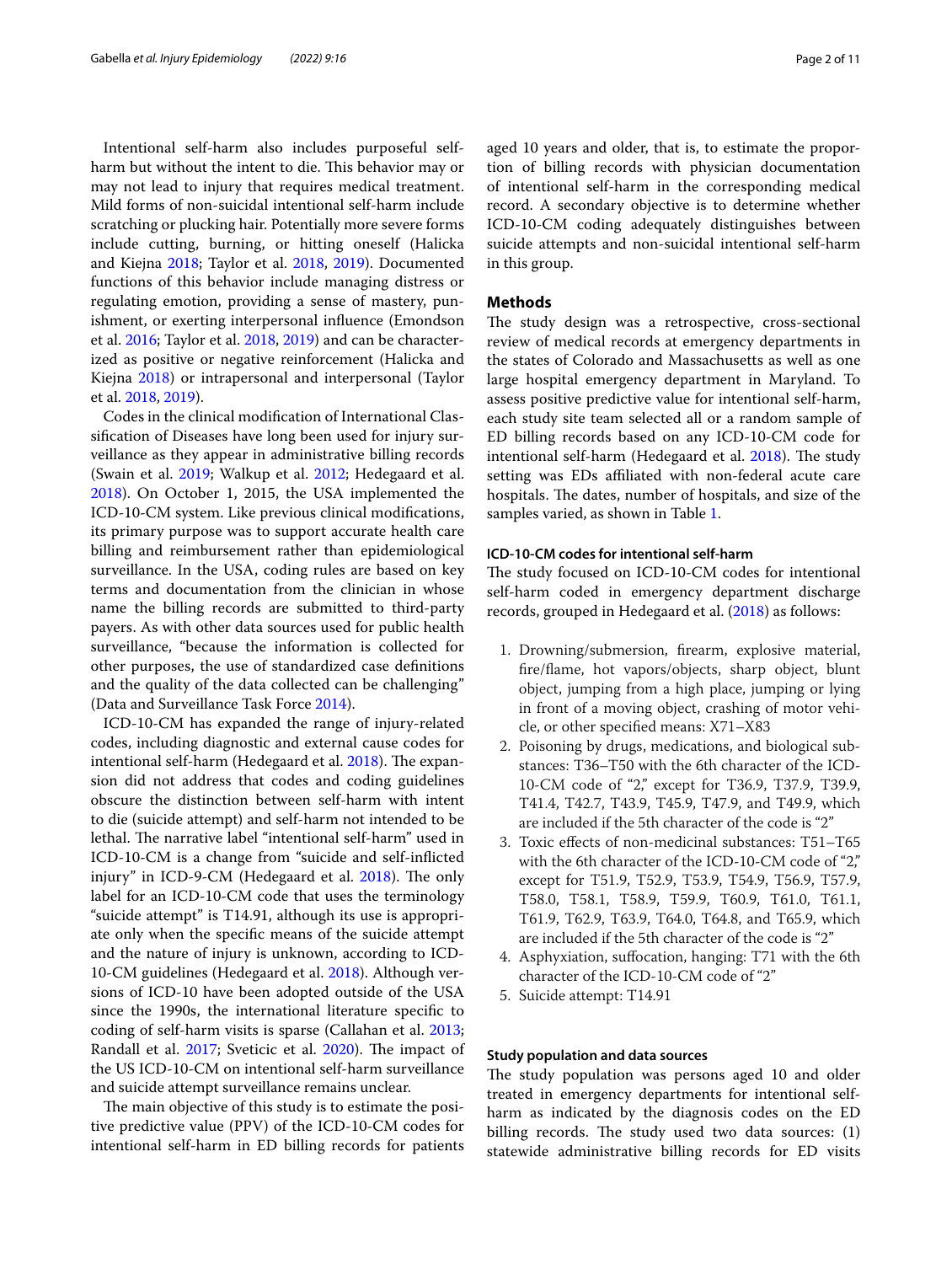<span id="page-2-0"></span>

|  | <b>Table 1</b> Setting and other study characteristics: medical record review of intentional self-harm treated in EDs |  |  |  |
|--|-----------------------------------------------------------------------------------------------------------------------|--|--|--|
|  |                                                                                                                       |  |  |  |

|                                                                  | Maryland                  | Colorado                                                      | <b>Massachusetts</b>                        |
|------------------------------------------------------------------|---------------------------|---------------------------------------------------------------|---------------------------------------------|
|                                                                  |                           | Large academic hospital All acute care hospitals in the state | All acute care<br>hospitals in the<br>state |
| Number of hospital EDs in the study (in the sampling frame)      |                           | 80 <sup>a</sup>                                               | 71                                          |
| Number of records in random sample                               | 234                       | 260                                                           | 400                                         |
| % of state population covered by hospital(s) (catchment<br>area) | 15%                       | 100%                                                          | 100%                                        |
| Dates of the ED visits in the billing data set                   | Jan 2018-Dec 2019         | Jan 2019-Dec 2019                                             | Oct 2017-Sep 2018                           |
| Number of diagnosis fields in the ED billing data set            | 32                        | $30 + 3$ cause fields                                         | $30 + 1$ cause field                        |
| Medical record reviewer                                          | 10 clinical researchers   | 1 professional coder                                          | 3 professional coders                       |
| Data source                                                      | Electronic medical record | ED report and EMS transport <sup>b</sup>                      | Full ER record <sup>c</sup>                 |

*ED*emergency department, *EMS* emergency medical services, *ER* emergency room

a 80 of 81 reported in 2019. The ED visits at the non-reporting hospital with two ED locations accounted for less than 0.001% of all Colorado ED visits in 2019

<sup>b</sup> Also requested: face sheet, triage reports, toxicology and laboratory reports, history and physical, social worker notes, physician notes, psychiatry notes,

consultations, discharge summary, and ICD-10-CM codes

<sup>c</sup> Full ER record including nursing and physician progress notes, EMS reports, behavioral and psychiatric consults, and social service notes

to select records eligible for this study and (2) the corresponding original medical record to collect physician diagnoses and documented intent, injury, and patient characteristics. Eligible records were ED billing records with (1) an ICD-10-CM code for intentional self-harm in any of their diagnosis felds (for the codes beginning with T) or external cause felds, if separate felds (for the codes beginning with X), (2) patient aged 10 years and older, and (3) discharge disposition indicating that the patient did not die and was not admitted for inpatient medical care at the affiliated acute care hospital. Including ages 10–17 years old ensured that the results apply to a broad indicator of intentional self-harm. Excluding patients who died or were admitted to the hospital inpatient medical service made this sample comparable to national injury surveillance methods using administrative billing records (Centers for Disease Control and Prevention [2021](#page-9-15)). Not all patients sustained injuries needing medical treatment. The patients could have been discharged home or to a psychiatric unit in the same or another hospital. The sites varied in lag time for receiving ED billing data and time to accumulate an adequate sample size of eligible ED records, resulting in diferent study periods for each site (Table  $1$ ). These methods are similar to those reported in assessments of ICD-10-CM code sets for other injuries (Gabella et al. [2021;](#page-9-16) Hansen et al. [2021;](#page-9-4) Peterson et al. [2021\)](#page-9-17).

#### **Variables of interest from medical records**

To reduce systematic diferences (observer bias) among the reviewers and over time, the study team developed a common abstraction form to record the variables of interest from the original medical record and a detailed reviewer manual with defnitions and examples, including clinical terms and explanation of ICD-10-CM coding rules. Medical record reviewers were clinical researchers at one site and professional medical coders at other sites (Table [1\)](#page-2-0). These reviewers assessed physician documentation for self-harm keywords that support the assignment of any intentional self-harm ICD-10-CM code as well as the type of self-harm intent (suicidal or non-suicidal). The reviewers abstracted the mechanism of injury: cut or pierce; poisoning by drugs, medication, or biological substance; toxic efects of non-medicinal substance; sufocation, asphyxiation, hanging, strangulation; and other (frearm, drowning or submersion, jumping or intentional fall, explosives, fre or fame, hot vapors or object, machinery, and all transportation). Reviewers also collected variables to confrm acute injury, provider administration of any patient risk assessment, and documented use of a screening or risk assessment tool in the medical record. Other variables included documented suicidal ideation, history of self-harm, history of psychiatric hospitalization, indication of a treatment plan, whether the patient was currently in therapy or took medication for a mental health condition, blood alcohol level, and toxicology or laboratory results. Data on 24 additional circumstances and stressors—such as chronic illnesses, relationship stressors, fnancial stressors, abuse, history of suicide attempts, and legal/criminal problems—were collected and grouped into those with two or more of these factors and those with fewer than two (see Additional fle [1](#page-8-0) for the full list).

To prepare for the review, reviewers independently classifed 17 standard scenarios that ranged from suicidal ideation to unintentional injury based on two existing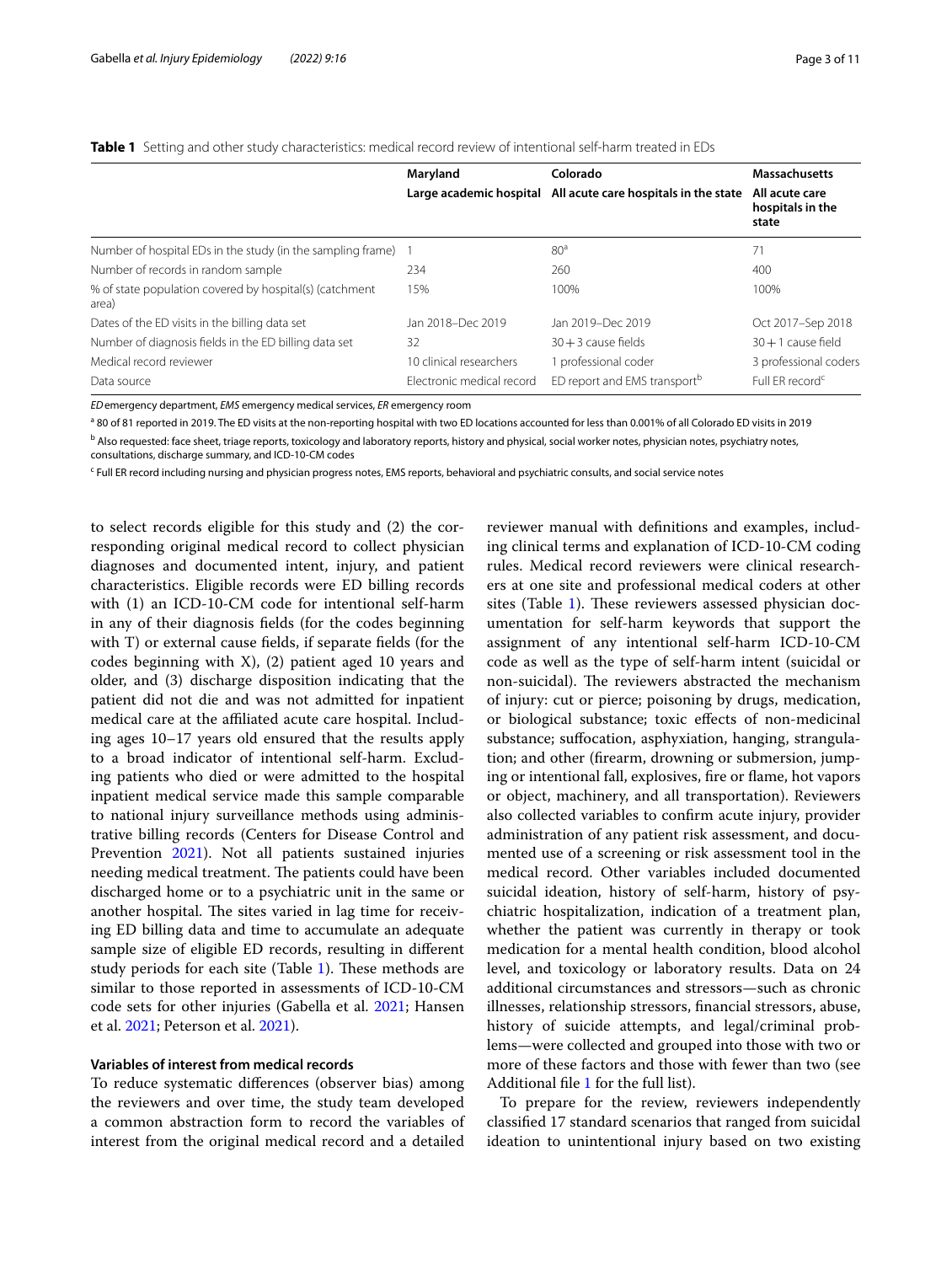suicide classifcation systems (Crosby et al. [2011](#page-9-18)). Suicidal ideation was defned as thoughts of wanting to be dead or thoughts of killing oneself (Crosby et al. [2011](#page-9-18); Posner et al. [2007](#page-9-5)). Suicide attempt was defned as "behavior that is self-directed and deliberately results in injury or the potential for injury to oneself. There is evidence, whether implicit or explicit, of suicidal intent" (Crosby et al.  $2011$ ). This definition is the same as the definition used by Posner and colleagues: "A potentially selfinjurious behavior, associated with at least some intent to die, as a result of the act" (Posner et al. [2007](#page-9-5)). Reviewers could bring questions to the group of lead study staf from the three states.

#### **Study size**

To determine the desired sample size, the study team used 80% as the expected PPV of intentional self-harm based on 83% PPV from a manual record review of ED visits among adolescents initially identifed using ICD-9-CM codes and an administrative data source (Callahan et al. [2013](#page-9-12); Swain et al. [2019](#page-9-3)). Colorado selected a random sample of 260 eligible ED records from 2019 to achieve a margin of error no larger than 4.7% for the 95% confdence interval of the estimated PPV. Maryland selected all eligible records from 2018 and 2019 to reach 234 study records. Massachusetts selected a random sample of 400 eligible ED records from October 1, 2017, through September 30, 2018, to achieve a margin of error no larger than 3.8% for the 95% confdence interval of the estimated PPV. Study records in the results section refer to all records in the review for Maryland and the sampled records in Colorado and Massachusetts (Table [2\)](#page-3-0).

# **Statistical methods**

Staff from the three states independently conducted the data analysis for this study using SAS V9.4 and IBM SPSS

<span id="page-3-0"></span>**Table 2** Eligible study records and random sample: medical record review of intentional self-harm treated in EDs

| <b>Characteristics</b>                              | Maryland<br>Colorado |                            |                              | <b>Massachusetts</b>     |                                 |
|-----------------------------------------------------|----------------------|----------------------------|------------------------------|--------------------------|---------------------------------|
|                                                     | % ( $N = 234$ )      | % in frame<br>$(N = 8551)$ | % in sample<br>$(n=252)^{t}$ | % in frame<br>$(N=6651)$ | $%$ in<br>sample<br>$(n=396)^+$ |
| Intentional self-harm ICD-10-CM codes               |                      |                            |                              |                          |                                 |
| Only specific codes                                 | 84.6                 | 91.0                       | 85.3                         | 90.0                     | 90.2                            |
| Only nonspecific suicide attempt (T14.91 code)      | 7.7                  | 2.9                        | 2.8                          | 2.3                      | 2.8                             |
| Both specific codes and nonspecific suicide attempt | 7.7                  | 6.1                        | 11.9                         | 7.7                      | 7.1                             |
| 2 or more specific intentional self-harm codes      | 53.0                 | 19.7                       | 36.9                         | 17.6                     | 16.7                            |
| Suicidal ideation (R45.851 code)                    | 35.9                 | 25.0                       | 23.0                         | 22.1                     | 21.0                            |
| Mechanism <sup>a</sup>                              |                      |                            |                              |                          |                                 |
| Poisoning-Drug                                      | 39.5                 | 48.1                       | 54.7                         | 39.9                     | 40.2                            |
| Poisoning-Non-drugb                                 | 8.8                  | 2.2                        | 2.4                          | 4.0                      | 5.1                             |
| Cut/pierce                                          | 31.6                 | 28.7                       | 22.6                         | 38.6                     | 36.4                            |
| Suffocation <sup>c</sup>                            | 8.3                  | 1.7                        | 2.0                          | 1.1                      | 1.0                             |
| Other <sup>d</sup>                                  | 12.3                 | 16.4                       | 15.5                         | 17.6                     | 18.7                            |
| No mechanism <sup>e</sup>                           | 5.7                  | 2.9                        | 2.8                          | 2.3                      | 2.8                             |
| Age 18 years and older <sup>a</sup>                 | 69.7                 | 68.8                       | 72.2                         | 75.2                     | 76.0                            |
| Female sex                                          | 49.6                 | 61.0                       | 56.7                         | 60.9                     | 61.4                            |
| Discharged to                                       |                      |                            |                              |                          |                                 |
| Home                                                | 81.2                 | 44.3                       | 38.5                         | 52.2                     | 48.0                            |
| Psychiatric unit                                    | 18.4                 | 38.9                       | 44.4                         | N/A                      | N/A                             |
| Other                                               | 0.4                  | 16.8                       | 17.1                         | 47.8                     | 52.0                            |

a Maryland: *N*=228 for mechanism, *N*=231 for age

<sup>b</sup> Toxic effects of non-medicinal substances

<sup>c</sup> Asphyxiation, suffocation, hanging

<sup>d</sup> Includes firearm, fire or flame, hot object or substance, fall, transportation, struck by or against, drowning or submersion, natural or environmental, each of which total less than 1%. Also includes X83.8 for "Intentional self-harm by other specifed means"

<sup>e</sup> Colorado: Only nonspecific suicide attempt (T14.91 code)

 $^\dagger$  Colorado: The Colorado Hospital Association selected the sample, of which eight records did not link back to the limited version of the ED billing data set that the health department has access to. These eight records were included in the medical record review

‡ Massachusetts: Massachusetts inadvertently included four deaths in the original 400 sampled records and did not review their medical records, since deaths were an exclusion criterion for all sites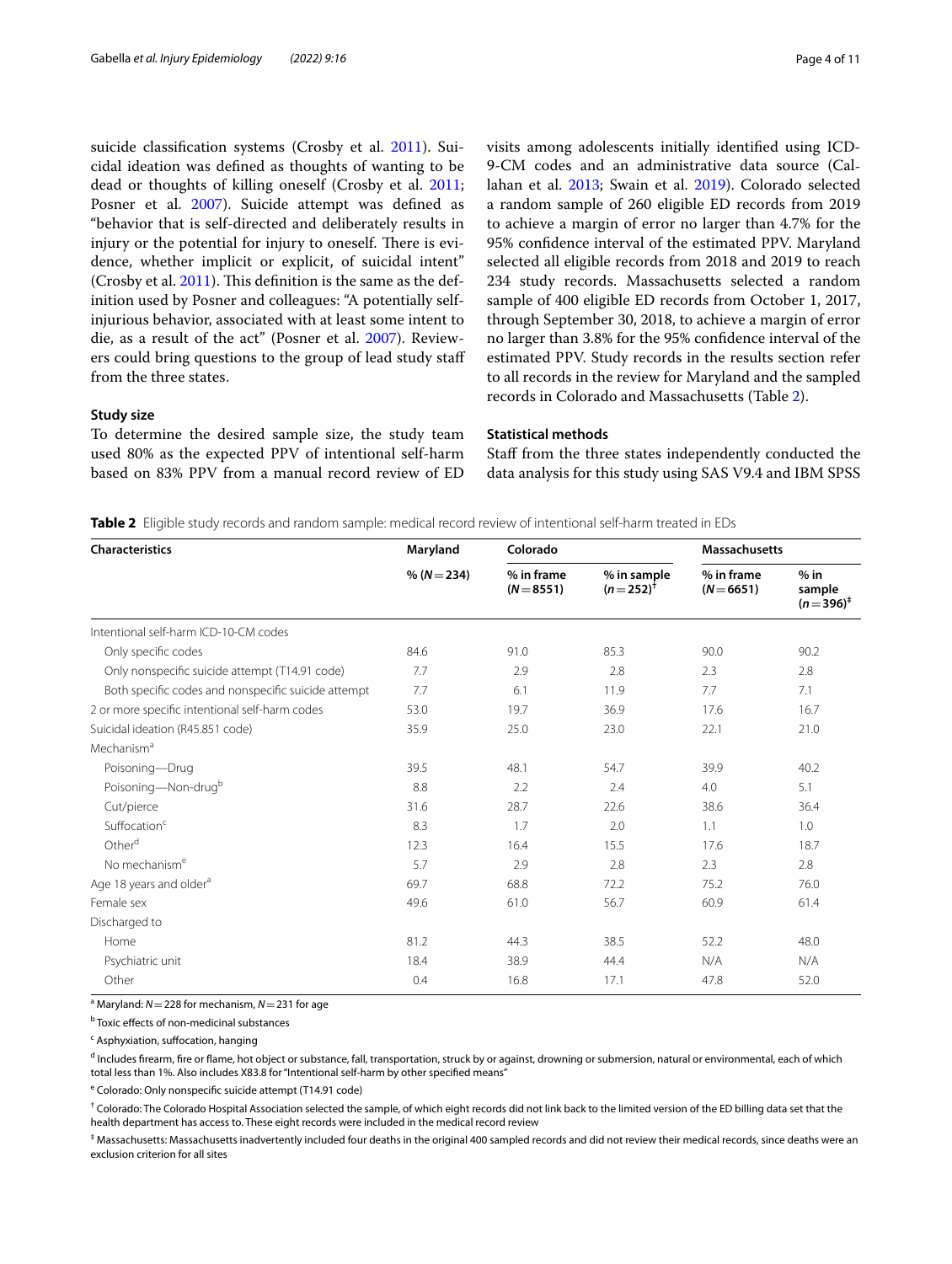V23.0. Staff calculated percentages and odds ratios for categorical variables and the mean and standard deviation for age. If the 95% confdence interval for an odds ratio did not include 1, then the odds ratio was considered statistically signifcant. Positive predictive value was calculated three ways (Table [3\)](#page-4-0) to identify any difference in physician diagnosis, physician documentation, and all documentation in the medical record. For the frst PPV calculation, the numerator was limited to records with physician diagnosis of intentional self-harm, based on keywords in the physician's diagnosis. For the second PPV, the numerator was the number of records with a physician diagnosis or other physician documentation in the medical record that would support an ICD-10-CM code for intentional self-harm. For the third PPV, the numerator was the number of records with any documentation in the medical record indicating intentional self-harm, based on the reviewer's assessment. The denominator for all three PPV estimates was the total number of sampled records eligible for the review, with eligibility confrmed based on information in the medical record. (Maryland did not sample records but selected all eligible records in the time frame.) The subgroup with a physician diagnosis of intentional self-harm was compared to the subgroup without a diagnosis (Table  $4$ ). The subgroup with a physician diagnosis of intentional selfharm was further divided into two groups and compared: those with known or suspected suicidal intent and those with known or suspected non-suicidal intentional selfharm (Table [5\)](#page-6-0).

# **Results**

Of the 234 study records from the Maryland study site, 225 or 96.2% were eligible for review, based on information in the electronic medical record. Similarly, of the 260 study records from Colorado, 246 or 94.6% were eligible for review based on information from the medical record. Most ineligible records in Colorado were ineligible because the patient was admitted as an inpatient. Of the 400 study records from Massachusetts, 367 or 91.8% were available and eligible for review. Twenty-eight (7%) of Massachusetts records were not received in time for the review.

According to the billing database for emergency department visits, the percentage of study records with only specifc ICD-10-CM codes ranged from 85 to 90% across the study sites (Table [2](#page-3-0)). Almost 3% of the eligible study samples in Colorado and Massachusetts and almost 8% in the Maryland site had the ICD-10-CM code T14.91 for nonspecifc suicide attempt. Twenty-one percent to 36% of the study records from the billing database included the ICD-10-CM code for suicidal ideation. Drug poisoning was the most common mechanism specifed (40–55%), followed by cutting or piercing (23–36%). More than two-thirds were adults 18 years or older. Half to 61% were female. More patients in Colorado (44%) were coded as having been discharged to a psychiatric unit, compared to Maryland (18%). The Massachusetts billing database and review did not document transfers to a psychiatric unit or facility.

The estimated positive predictive value of the ICD-10-CM codes for intentional self-harm based on docu-mented physician diagnosis is shown in Table [3.](#page-4-0) PPV was 89.8% for Maryland study records (95% confdence interval 85.0–93.4), 91.9% for Colorado study records (95% confdence interval 87.7–95.0), and 97.3% for Massachusetts (95% confdence interval 95.1–98.7). When all physician documentation in the medical record was consulted, the positive predictive value became similar across the study sites: 97.9% in Maryland, 98.4% in Colorado, and 98.9% in Massachusetts. The PPV estimate for

<span id="page-4-0"></span>

| <b>Table 3</b> Positive predictive value (PPV) of ICD-10-CM codes: Intentional self-harm treated in EDs |  |
|---------------------------------------------------------------------------------------------------------|--|
|---------------------------------------------------------------------------------------------------------|--|

|                                                                   | Maryland <sup>†</sup><br>$N = 225$ |      | Colorado <sup>†</sup><br>$N = 246$ |      | Massachusetts <sup>†</sup><br>$N = 367$ |      |
|-------------------------------------------------------------------|------------------------------------|------|------------------------------------|------|-----------------------------------------|------|
|                                                                   | n                                  | $\%$ | n                                  | %    | n                                       | %    |
| PPV based on physician diagnosis <sup>a</sup>                     | 202                                | 89.8 | 226                                | 91.9 | 357                                     | 97.3 |
| PPV based on physician documentation or<br>diagnosis <sup>a</sup> | 229                                | 97.9 | 242                                | 98.4 | 363                                     | 98.9 |
| PPV based on any documentation <sup>a</sup>                       | 229                                | 97.9 | 243                                | 98.8 | 363                                     | 98.9 |

† Maryland: *N*=225 (96.2%) of the 234 records eligible for review for the frst defnition of PPV and 234 (100%) for the second and third defnitions of PPV. Colorado: *N*=246 (94.6%) of the 260 sampled and Massachusetts *N*=367 (91.8%) of 400 had completed reviews

<sup>a</sup> Reviewers requested and reviewed the full ED report, ambulance/EMT record (EMS transport record), face sheet, and toxicology reports. For all estimates of PPV, the denominator is all reviewed record in the random sample. For the frst PPV, the numerator is limited to only records with physician diagnosis of intentional self-harm. For the second PPV, the numerator is the number of records with a physician diagnosis or other physician documentation in the medical record that would support a coder confrming an ICD-10-CM code for intentional self-harm. For the third PPV, the numerator is the number of records with any documentation in the medical record indicating intentional self-harm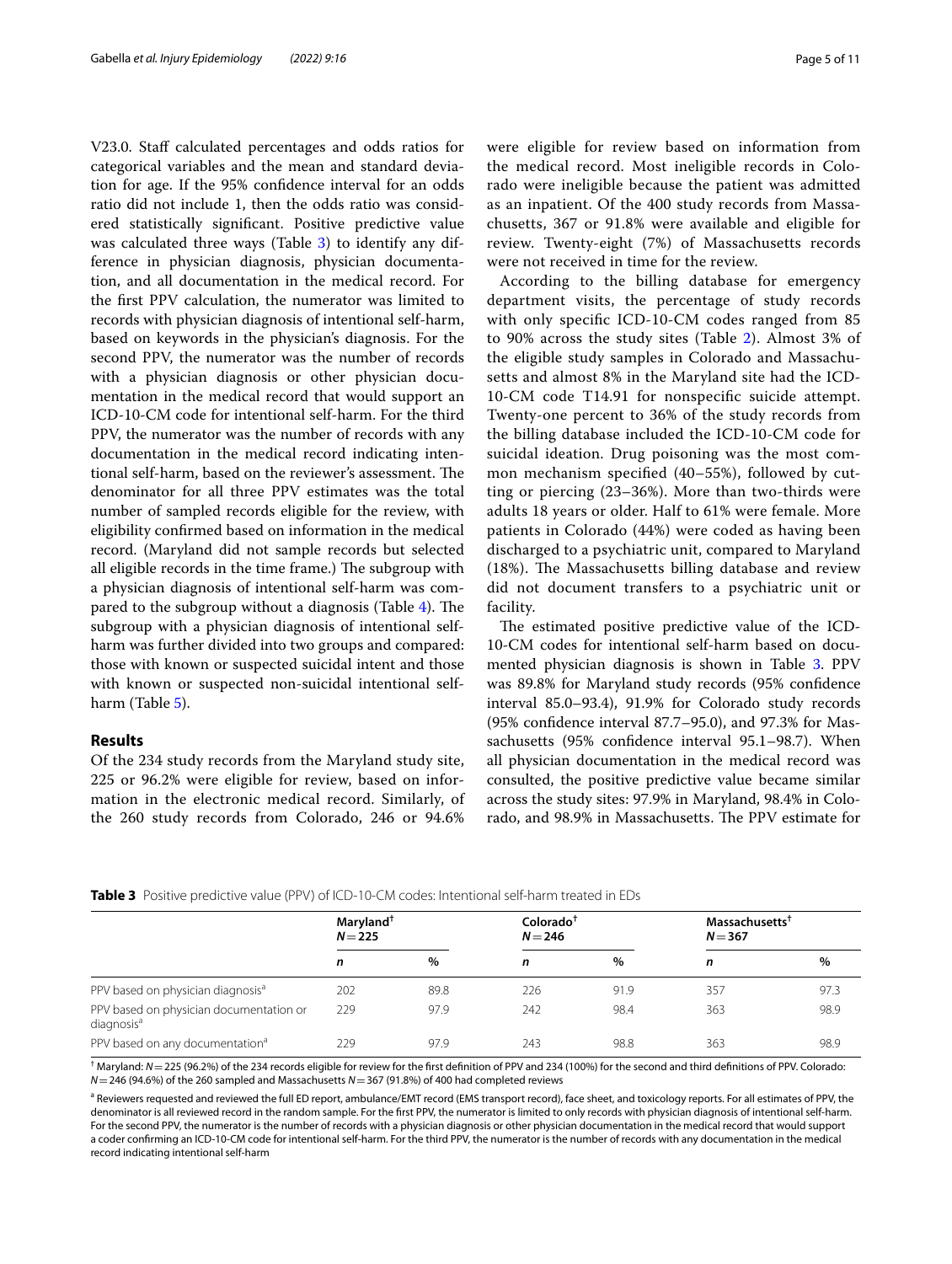<span id="page-5-0"></span>

|  | Table 4 Characteristics associated with predictive value based on physician diagnoses: intentional self-harm treated in EDs |  |  |  |  |
|--|-----------------------------------------------------------------------------------------------------------------------------|--|--|--|--|
|--|-----------------------------------------------------------------------------------------------------------------------------|--|--|--|--|

|                                                          | Maryland<br>$N = 225$         |                                     | Colorado<br>$N = 246$             |                                  | <b>Massachusetts</b><br>$N = 367$   |                                       |
|----------------------------------------------------------|-------------------------------|-------------------------------------|-----------------------------------|----------------------------------|-------------------------------------|---------------------------------------|
|                                                          | Positive<br>$(n=202)$<br>$\%$ | <b>Negative</b><br>$(n=23)$<br>$\%$ | <b>Positive</b><br>$(n=226)$<br>% | <b>Negative</b><br>$(n=20)$<br>% | <b>Positive</b><br>$(N = 357)$<br>% | <b>Negative</b><br>$(N \leq 11)$<br>% |
| Variables from the medical record                        |                               |                                     |                                   |                                  |                                     |                                       |
| Mean age (SD) <sup>a</sup>                               | 28.5 (15.3)                   | 28.6 (14.3)                         | 28.6 (14.4)                       | 28.4 (13.3)                      | 29.5 (14.02)                        |                                       |
| Female <sup>a</sup>                                      | 51.5                          | 34.8                                | 58.4                              |                                  | 61.3                                |                                       |
| Acute injury <sup>b</sup>                                | 71.3                          | 34.8                                | 56.2                              |                                  | 95.8                                |                                       |
| Drug poisoning mechanism <sup>c</sup>                    | 40.0                          | 43.5                                | 53.1                              | 60.0                             | 43.1                                |                                       |
| Cut/pierce mechanism <sup>c,d</sup>                      | 34.0                          | 13.0                                | 28.8                              | $\overline{\phantom{0}}$         | 37.5                                |                                       |
| Suicidal ideation                                        | 61.4                          | 60.9                                | 80.5                              | 65.0                             | 52.4                                |                                       |
| Risk evaluation and used an assessment tool              | 63.4                          | 47.8                                | 64.6                              | 65.0                             | 44.1                                |                                       |
| Safety or counseling plan                                | 76.9                          | 70.0                                | 93.4                              | 90.0                             | 81.8                                |                                       |
| Personal history of self-harm                            | 54.0                          | 54.5                                | 56.2                              | 70.0                             | 56.3                                |                                       |
| Prior psychiatric hospitalization <sup>e</sup>           | 31.8                          | 40.9                                | 27.4                              | $\overline{\phantom{0}}$         | 34.7                                |                                       |
| Mental health therapy and/or medication                  | 55.9                          | 56.5                                | 61.1                              | 70.0                             | 60.8                                |                                       |
| Blood alcohol 80 + mg/100 ml (among tested) <sup>†</sup> | 15.9                          | 21.4                                | 18.0                              | -                                | 62.7                                |                                       |
| Drugs other than alcohol                                 | 39.0                          | 60.9                                | 51.8                              | ÷.                               | 25.8                                |                                       |
| 2 or more personal factors or circumstances              | 85.1                          | 73.9                                | 86.3                              | 85.0                             | 86.0                                |                                       |
| Variables from ED billing record                         |                               |                                     |                                   |                                  |                                     |                                       |
| Drug poisoning codes <sup>c, g</sup>                     | n/a                           | n/a                                 | 61.2                              | 72.2                             | 40.6                                |                                       |
| Cut/pierce codes <sup>c,g</sup>                          | n/a                           | n/a                                 | 26.5                              | -                                | 36.7                                |                                       |
| Suicidal ideation (R45.851 code)                         | n/a                           | n/a                                 | 23.0                              | $\equiv$                         | 18.8                                |                                       |
| Personal history of self-harm (Z91.5 code)               | n/a                           | n/a                                 | 12.8                              |                                  | 5.0                                 |                                       |
| Unspecified suicide attempt (T14.91 code)                | n/a                           | n/a                                 | 12.8                              |                                  | 9.6                                 |                                       |
| Not discharged home <sup>h</sup>                         | n/a                           | n/a                                 | 63.5                              |                                  | 51.0                                |                                       |

*%* percentage, *SD*standard deviation, *n/a* not available, —Censored per data use agreement; *CI* confdence interval

<sup>a</sup> Colorado and Massachusetts: information from the ED billing record, not the medical record

<sup>b</sup> Maryland: odds ratio 4.7 (95% Cl 1.9–11.6)

<sup>c</sup> If a person attempted a drug overdose and cut/pierce on the same occasion that person is counted twice, once in each category

d Maryland: odds ratio 3.4 (95% CI 1.0–12.0)

e Maryland: *N*=22

f Colorado: *N*=196 Maryland: *N*=14 Massachusetts: *N*=51

g Colorado missing *n*=32 or 13% of 246

h Colorado missing *n*=4

Maryland and Massachusetts did not change, and the Colorado PPV increased only 0.4% when the reviewers assessed all documentation in the medical record.

Few study records with an ICD-10-CM billing code for intentional self-harm lacked physician diagnosis of intentional self-harm documented in the medical record (shown in the column labeled "Negative" in Table [4](#page-5-0)). Therefore, it was difficult to detect statistically significant diferences between characteristics associated with positive or negative findings. The few exceptions were from the Maryland study. Seventy-one percent of the Maryland study records with a documented physician diagnosis of intentional self-harm had an acute injury, compared to only 34.8% of the patients without documented physician diagnosis (odds ratio 4.7, 95% confdence interval 1.9–11.6). Thirty-four percent of the Maryland study records with a documented physician diagnosis of intentional self-harm had cut or pierce as the specifc mechanism of injury, compared to 13% of records without such intentional self-harm documentation (odds ratio 3.4, 95% confdence interval 1.0–12.0). In general, compared to the records with a physician diagnosis of intentional self-harm in the medical record, few records without a physician diagnosis had a similar proportion of the characteristics of interest.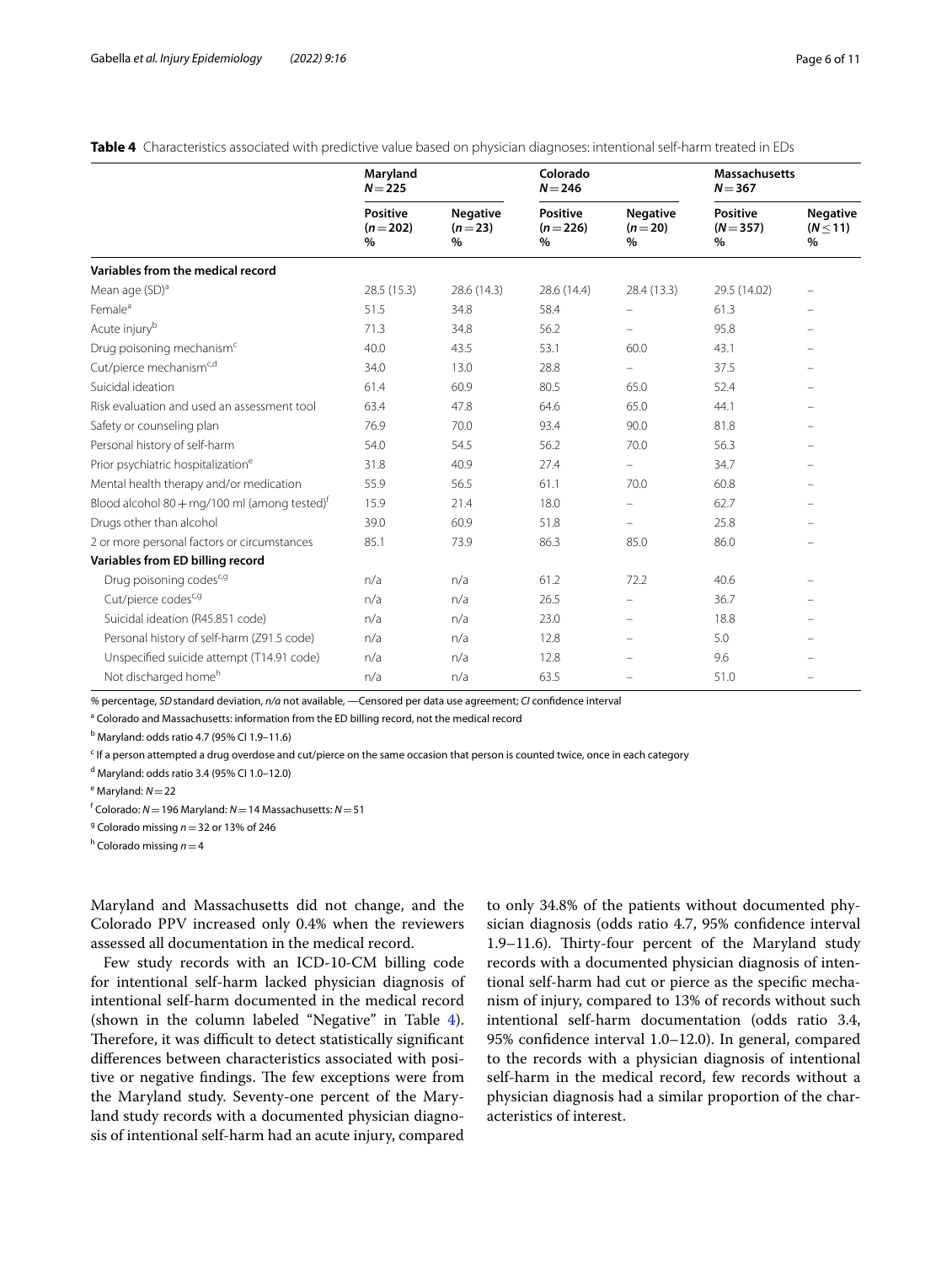|                                                            | Maryland<br>$N = 202$                     |                                       |                          | Colorado <sup>†</sup><br>$N = 226$ |                              |                          | Massachusetts <sup>†</sup><br>$N = 357$ |                            |                          |
|------------------------------------------------------------|-------------------------------------------|---------------------------------------|--------------------------|------------------------------------|------------------------------|--------------------------|-----------------------------------------|----------------------------|--------------------------|
|                                                            | Known non-<br>suicidal<br>$(N = 49)$<br>% | Known<br>suicidal<br>$(N = 131)$<br>% | Odds ratios*<br>(95% CI) | Non-suicidal<br>$(N=32)$<br>%      | Suicidal<br>$(N = 175)$<br>% | Odds ratios*<br>(95% CI) | Non-suicidal<br>$(N = 121)$<br>$\%$     | Suicidal<br>$(N=203)$<br>% | Odds ratios*<br>(95% CI) |
| Variables from the medical record                          |                                           |                                       |                          |                                    |                              |                          |                                         |                            |                          |
| Mean age (SD) <sup>a</sup>                                 | 23.9 (12.9)                               | 31.3 (16.0)                           |                          | 26.0 (12.7)                        | 28.9 (14.7)                  |                          | 26.7 (12.4)                             | 31.1 (14.7)                |                          |
| Female <sup>a</sup>                                        | 55.1                                      | 49.6                                  |                          | 59.4                               | 60.0                         |                          | 59.5                                    | 66.0                       |                          |
| Acute injury                                               | 77.6                                      | 73.3                                  |                          | 62.5                               | 54.3                         |                          | 97.5                                    | 94.6                       |                          |
| Drug poisoning<br>mechanism <sup>b</sup>                   | 16.3(8)                                   | 49.6                                  | $5.0(2.2 - 11.6)$        | 34.4                               | 57.7                         | $2.6(1.1-6.3)$           | 7.4                                     | 65.0                       | 23.1<br>$(11.1 - 48.4)$  |
| Cut/pierce<br>mechanism <sup>b</sup>                       | 59.2                                      | 24.4                                  | $0.2(0.1-0.5)$           | 53.1                               | 26.3                         | 0.31<br>$(0.14 - 0.73)$  | 72.7                                    | 16.7                       | $.08(0.04 - 0.13)$       |
| Suicidal ideation                                          | 24.5                                      | 77.1                                  | $10.4(4.8-22.4)$         | 50.0                               | 92.6                         | $12.5(4.6-33.4)$         | 32.2                                    | 69.5                       | $4.8(2.9 - 7.8)$         |
| Risk evaluation<br>and used an<br>assessment tool          | 59.2                                      | 63.4                                  |                          | 65.6                               | 65.1                         |                          | 39.2                                    | 47.5                       |                          |
| Safety or coun-<br>seling plan                             | 71.4                                      | 79.8                                  |                          | 93.8                               | 94.3                         |                          | 77.7                                    | 89.2                       |                          |
| Personal history of<br>self-harm                           | 46.9                                      | 59.5                                  |                          | 56.3                               | 55.4                         |                          | 66.9                                    | 54.2                       | 0.58<br>$(0.37 - 0.93)$  |
| Prior psychiatric<br>hospitalization                       | 32.7                                      | 33.1                                  |                          |                                    | 27.4                         |                          | 29.8                                    | 38.9                       |                          |
| Mental health<br>therapy and/or<br>medication              | 59.2                                      | 57.3                                  |                          | 53.1                               | 62.9                         |                          | 64.5                                    | 61.6                       |                          |
| Blood alcohol<br>$80 + \text{mg}/100 \text{ ml}^{\dagger}$ | 7.1(3)                                    | 22.1                                  | $3.7(1.01 - 13.4)$       | $\overline{\phantom{a}}$           | 16.3                         |                          |                                         | 12.3                       | $4.1(1.4-12.0)$          |
| Drugs other than<br>alcohol                                | 33.3                                      | 42.3                                  |                          |                                    | 56.6                         |                          | 18.2                                    | 31.0                       |                          |
| 2 or more personal 79.6<br>factors or circum-<br>stances   |                                           | 90.8                                  | $2.5(1.02-6.3)$          | 81.3                               | 88.6                         |                          | 83.5                                    | 90.1                       |                          |
| Variables from ED billing record                           |                                           |                                       |                          |                                    |                              |                          |                                         |                            |                          |
| Drug poisoning n/a<br>codesb,c                             |                                           | n/a                                   |                          | 37.5                               | 69.2                         | $3.7(1.6-9.1)$           | $\qquad \qquad -$                       | 61.6                       | 26.1<br>$(11.6 - 58.9)$  |
| Cut/pierce<br>codesb,c                                     | n/a                                       | n/a                                   |                          | 50.0                               | 21.2                         | $0.3(0.1-0.7)$           | 70.2                                    | 17.2                       | $.09(.05-.15)$           |
| Suicidal idea-<br>tion (R45.851<br>code)                   | n/a                                       | n/a                                   |                          |                                    | 24.5                         |                          | 21.5                                    | 18.2                       |                          |
| Personal history n/a<br>of self-harm<br>(Z91.5 code)       |                                           | n/a                                   |                          |                                    | 13.1                         |                          | 6.6                                     | 4.9                        |                          |
| Unspecified<br>suicide attempt<br>(T14.91 code)            | n/a                                       | n/a                                   |                          |                                    | 15.4                         |                          |                                         | 15.3                       | $7.1(2.1-23.7)$          |
| Not discharged<br>home <sup>d</sup>                        | n/a                                       | n/a                                   |                          |                                    | 74.9                         | $7.6(3.1 - 20.0)$        | 31.4                                    | 66.5                       | $4.3$ (2.7 – 7.0)        |

<span id="page-6-0"></span>

|  | Table 5 Characteristics of physician-diagnosed suicide attempts and non-suicidal intentional self-harm treated in EDs |  |  |  |  |  |  |  |
|--|-----------------------------------------------------------------------------------------------------------------------|--|--|--|--|--|--|--|
|--|-----------------------------------------------------------------------------------------------------------------------|--|--|--|--|--|--|--|

*%* percentage, *CI* confdence interval, *SD* standard deviation, *n/a* not available, —Censored per data use agreement

 $^\dagger$  CO: Known intentional self-harm of whom 28 are suspected suicidal (16% of 175) and 25 suspected of non-suicidal intentional self-harm (78% of 32). MA: Known intentional self-harm with suspected or known combined for each type (suicidal or not)

\* Shown are odds ratios that do not include 1. The referent group was the non-suicidal intentional self-harm group, based on physician diagnosis

<sup>a</sup> Colorado and Massachusetts: information from the ED billing record, not the medical record

<sup>b</sup> If a person attempted a drug overdose and cut/pierce on the same occasion that person is counted twice, once in each category

c CO missing *n*=29 (14%) of the 207

d CO missing *n*=4 of 207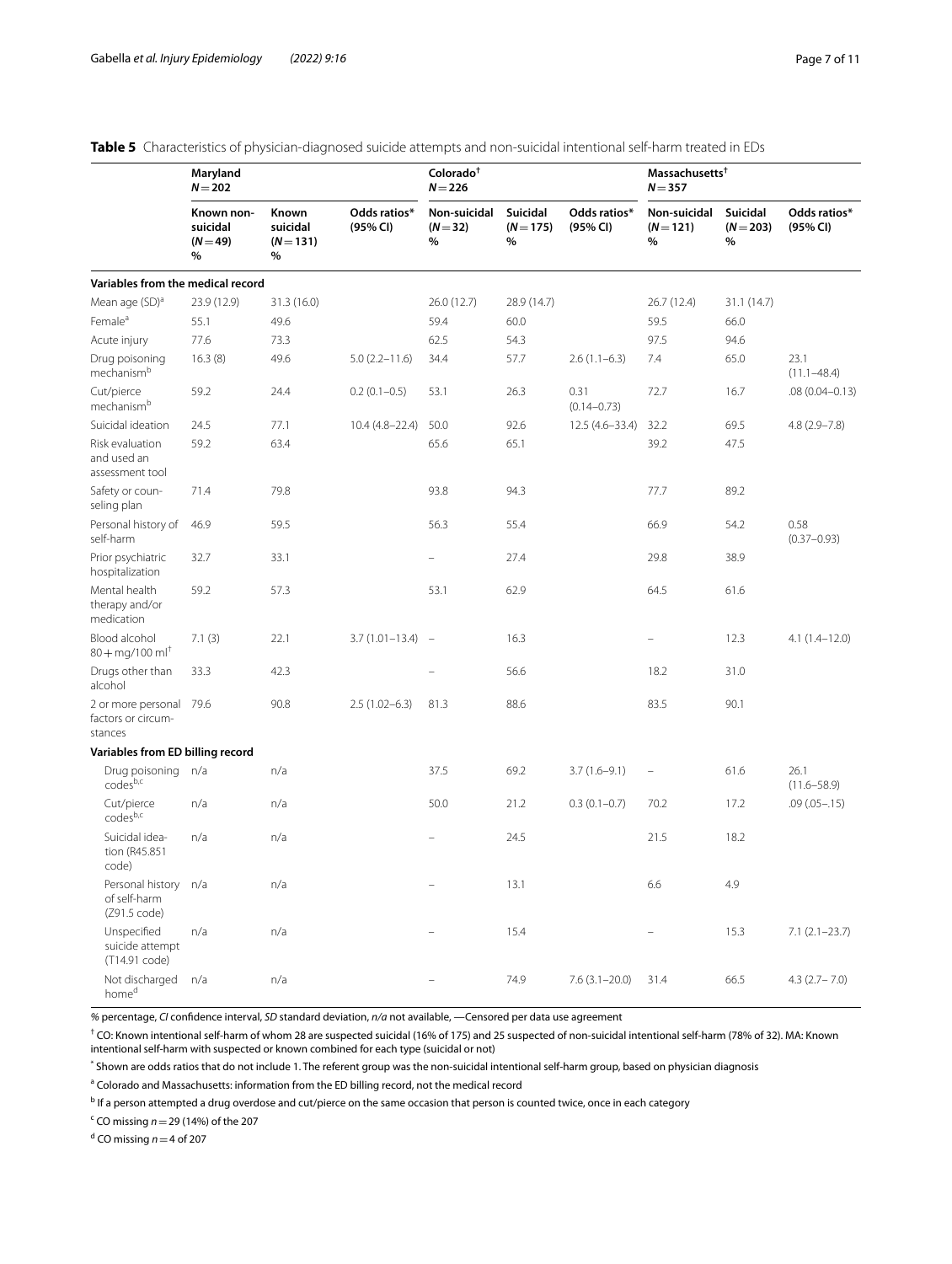The type of documented intentional self-harm varied by study site. In Maryland, 64.9% of the study records with documented physician diagnosis were suicidal, compared to 77.4% in Colorado and 56.9% in Massachusetts. When comparing suicidal and non-suicidal intentional self-harm among the study records with documented physician diagnosis of intentional self-harm, the mean age was slightly higher for the suicidal group in each site (Table  $5$ ). The majority of both groups in all three sites were female (ranging from 49.6 to 66.0%). Factors signifcantly associated with the suicidal group in all three sites were drug poisoning and suicidal ideation. In Maryland and Massachusetts, a blood alcohol concentration of 80 or more mg per 100 ml was associated with suicidal selfharm. Cutting or piercing as a mechanism of intentional self-harm was associated with the non-suicidal group. In Colorado and Massachusetts, the odds ratios for drug poisoning and cut/pierce were similar whether calculated using information from the source medical record or the billing record. In Colorado, patients in the suicidal group were 7.6 times more likely not to be discharged home than patients in the group with non-suicidal intentional self-harm. In Massachusetts, the suicidal group was 4.3 times more likely not to be discharged home.

# **Discussion**

This retrospective medical record review estimated that the ICD-10-CM codes for intentional self-harm in ED billing records for patients ages 10 years and older had a 90% or greater positive predictive value, based on documented physician diagnosis of intentional self-harm in the original medical record. This finding, the main study objective, was similar to the fnding of 88% PPV for the ability of ICD-10-CM codes to capture intentional self-harm injuries among patients under 18 years of age by Hansen et al. ([2021\)](#page-9-4). Our PPV fnding for ED visits among patients ages 10 years and older was slightly higher than the 83% PPV of ICD-9-CM codes to capture ED visits for suicidal behavior among adolescents found by Callahan et al. ([2013](#page-9-12)) and Swain et al. [\(2019](#page-9-3)). The similar magnitude of our PPV finding with the PPV from these adolescent studies might refect that a large proportion of our study population were children and adolescents. Specifcally, about 24–30% of our study population were aged  $10-17$  years old. The authors did not detect variables in the ED billing data set associated with the few study records that did not have a documented physician diagnosis of intentional self-harm; the purpose of such variables would be to refne the estimate of non-fatal intentional self-harm when analyzing ED billing records alone. The high PPV findings are important to epidemiologists conducting public health surveillance and researchers selecting intentional self-harm for clinical research, using administrative billing data for ED visits.

Regarding the second study objective, only a few characteristics (drug poisoning, cut or pierce mechanism of injury, and suicidal ideation) were associated with suicide attempts, compared to non-suicidal intentional selfharm, among the records with documented physician diagnosis of intentional self-harm. However, both drug poisoning (7.4–34.4%) and suicidal ideation (24.5–50.0%) were also associated with non-suicidal intentional selfharm, and the confdence intervals for the odds ratios were wide. The records with documented physician diagnoses for suicidal and non-suicidal intentional selfharm had similar results for other characteristics related to patient history, risk evaluation, safety or counseling plan, and mental health therapy and/or medication for a mental health condition. These similarities may reflect the continuum of suicidality and the consistent standard of care in the ED for patients presenting with suspected or known intentional self-harm. However, these factors may also be present in both types of self-harm because non-suicidal intentional self-harm can be a risk factor for future suicide attempts (Ribeiro et al. [2016](#page-9-19)). This inability to defnitely distinguish suicide attempts from nonsuicidal intentional self-harm would limit the usefulness of ICD-10-CM billing data for surveillance of suicide attempts or for the starting point of research about suicide attempts.

Though not an objective of this study, this study did describe the use of the ICD-10-CM code T14.91 for "suicide attempt." This nonspecific code was the only intentional self-harm code for less than 3% of the eligible records for sampling (sampling frame) and study sample in Colorado and Massachusetts and almost 8% in the Maryland hospital ED. The low percentages in the two states might indicate quality, comprehensive documentation, and coding in those states. About 6–8% of the eligible records for sampling (the sampling frame) in the two states and the Maryland ED had both an intentional self-harm code with a mechanism specifed and the nonspecifc suicide attempt code T14.91, which was not in accordance with the ICD-10-CM guidance. Beyond the scope of this study, a future study could determine the reason(s) for the use of a specifc intentional self-harm code with code T14.91, such as to indicate that the selfharm was suicidal.

# **Limitations**

This study did not assess sensitivity and specificity and therefore does not address the magnitude of the intentional self-harm that these ICD-10-CM codes capture or miss. Our data are limited to EDs affiliated with nonfederal acute care hospitals in three states in the USA and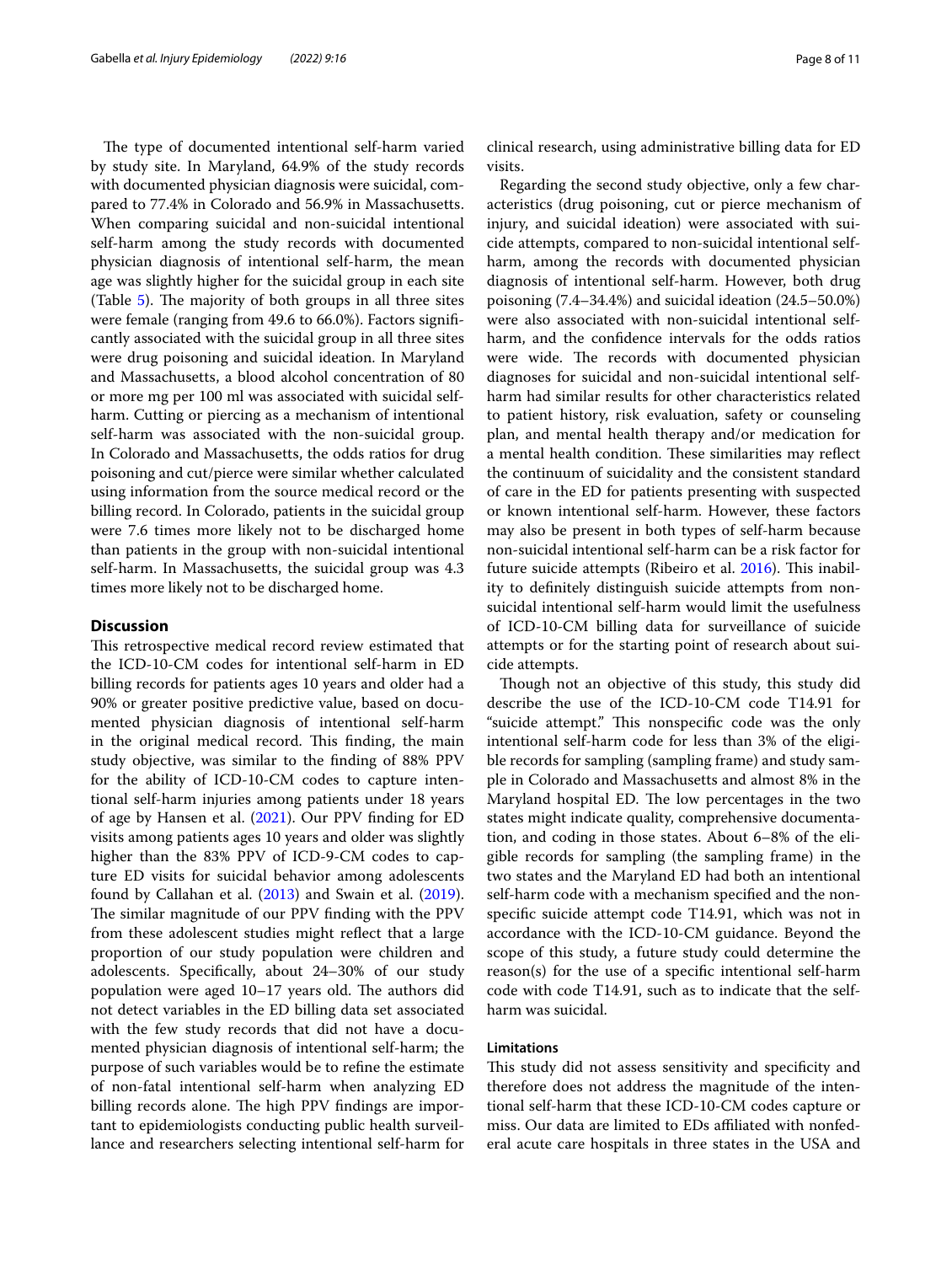may not be generalizable to other states or health care settings, such as an inpatient medical service at a hospital, or to people who died. The results from the single Maryland hospital ED may not be generalizable to other Maryland EDs. Four to eight percent of the study records across the three states were not reviewed, either because the medical records were unavailable or because they did not meet the eligibility criteria for the study. If these records were counted in the denominator for the PPV calculation, the PPV estimates would be lower.

Heterogeneity presented a challenge. Anecdotally, eligible study records in Colorado included self-harm behavior that was not close in time to the ED visit, episodes when the behavior was aborted (such as a patient spitting out pills), and instances when the patient was having a psychotic or manic episode. The implications of this type of heterogeneity for the study fndings remain unclear. Another limitation arises from reliance on documentation in the medical record. The use of electronic health record systems in hospitals does not necessarily eliminate variation in documentation (Glynn and Hofman [2019](#page-9-20)). Furthermore, in Colorado and Massachusetts, the reviewers did not always receive all the documents requested. Colorado hospitals provided the key documents from the medical record: the physician notes, psychiatric consultation, and EMS reports for almost all study records and also history and physical, triage notes, and laboratory reports for most study records. In Colorado and Massachusetts, the reviewers were professional medical coders, not clinical staf, which could introduce variability in interpretation of physician documentation. However, the Colorado and Massachusetts results were not consistently diferent from the Maryland results collected by clinical researchers.

The study identified a group of records with documented physician diagnosis of intentional self-harm for which the reviewer was unable to distinguish between suicidal and non-suicidal intent because of conficting information or lack of documentation about intent to die. This group of records represented 10.9% of documented intentional self-harm records in Maryland, 8.4% in Colorado, and 9.2% in Massachusetts. This group of records with unknown intent to die illustrates the challenges in diagnosing suicidal and non-suicidal self-harm (Hooley et al. [2020\)](#page-9-21).

Further studies are needed to identify sensitivity and specifcity of the ICD-10-CM codes for intentional selfharm. Such sensitivity and specificity studies could sample from billing records with a only suicidal ideation code (R45.851) without any intentional self-harm codes and from billing records with only non-suicidal selfharm (R45.88, a new ICD-10-CM code implemented on

October 1, 2021) without any intentional self-harm code. Future studies are needed to determine ways to distinguish between suicide attempts and non-suicidal intentional self-harm using ICD-10-CM coded data set. These studies could improve upon this study by increasing the sample size to increase the power to detect a diference between suicidal and non-suicidal self-harm. Also, a future study could focus on the subgroup that had more than one specifc ICD-10-CM code for intentional selfharm, given that 17–53% of the population from which this study was drawn had multiple self-harm codes.

# **Conclusions**

Overall, a multi-site medical record review of ED visits among patients ages 10 and older identifed in administrative billing databases with ICD-10-CM codes for intentional self-harm found high positive predictive value  $(90\%$  or greater). Therefore, the ICD-10-CM codes in question meet the threshold for use in public health surveillance of intentional self-harm. However, these codes and additional variables in the billing databases examined in this study do not distinguish suicidal from non-suicidal intentional self-harm, critical both for surveillance and clinical research. A potential solution would require a change in ICD-10-CM guidance allowing professional coders to code the symptoms of suicidal ideation (R45.851) and non-suicidal self-harm (R45.88) in addition to the diagnosis of intentional self-harm.

#### **Abbreviations**

CI: Confdence interval; ED: Emergency department; ICD-10CM: International Classifcation of Disease, Tenth Revision, Clinical Modifcation used in the USA; PPV: Positive predictive value.

#### **Supplementary Information**

The online version contains supplementary material available at [https://doi.](https://doi.org/10.1186/s40621-022-00380-y) [org/10.1186/s40621-022-00380-y.](https://doi.org/10.1186/s40621-022-00380-y)

<span id="page-8-0"></span>**Additional fle 1**. List of personal factors or circumstances. Medical record reviewers collected this list of personal factors or circumstances documented in the medical records of intentional self-harm treated in the emergency departments in the study sites of Colorado, Maryland, and Massachusetts.

#### **Acknowledgements**

The authors thank the following colleagues: Pedro Martinez, MPH, and Ellen Yard, PhD, for methodological guidance and feedback on the data collection manual; Sharon Emmerling for development of the data collection manual and collection of Colorado data; Christine Demont, MPH for the analysis of the Colorado sampling frame (Table [2](#page-3-0)), and Matthew Tumpney, ScM, from the Massachusetts Department of Public Health for feedback on the manuscript. The authors also thank the reviewers from Medical Record Associates, LLC, for their expertise, guidance, feedback, and collection of Massachusetts data and the project team at the University of Maryland School of Medicine National Study Center for Trauma and Emergency Medical Systems for their feedback, collection, and analysis of the Maryland data.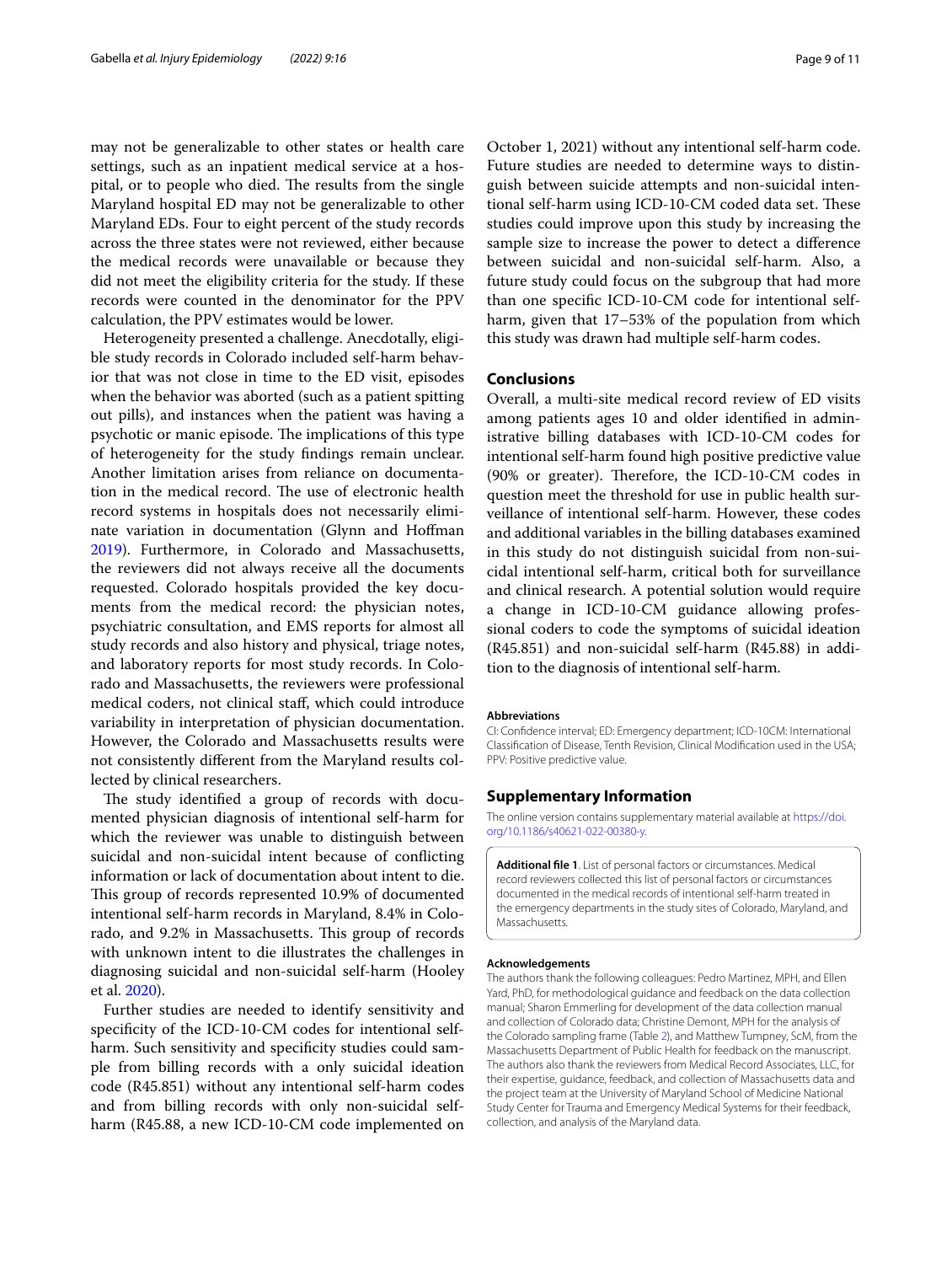#### **Author contributions**

BAG conceptualized the study and analysis plan. BH developed the abstract form and contributed to the data collection manual. BAG, BH, and MM analyzed results for their sites. BAG, LL, and JC conducted the literature review. All authors contributed to the manuscript development. All authors read and approved the fnal manuscript.

#### **Funding**

This study was funded by the Centers for Disease Control and Prevention, award numbers 6NU17CE924841, 6NU17CE924846, 6NU17CE924835, 5NU17CE924831. The contents of this publication are solely the responsibility of the authors and do not necessarily represent the official views of the Centers for Disease Control and Prevention in the United States Department of Health and Human Services, the State of Colorado, the Colorado Hospital Association, the State of Kentucky, the State of Maryland, or the State of Massachusetts.

## **Availability of data and materials**

Data are not available because of data use agreement restrictions.

# **Declarations**

#### **Ethics approval and consent to participate**

The Institutional Review Board of the University of Maryland, Baltimore, and the IRB of the Maryland Department of Health approved the study protocol HM-HP-00073895-13 and #17-30, respectively, entitled "Documenting and Validating the Transition from ICD-9-CM to ICD-10-CM for Injuries." Colorado and Massachusetts have state laws and Board of Health reporting rules that allow the state public health agency to access to medical records without patient consent for these types of injuries.

#### **Consent for publication**

Not applicable. Aggregate results are presented.

#### **Competing interests**

The authors declare that they have no competing interests.

#### **Author details**

<sup>1</sup> Colorado Department of Public Health and Environment, 4300 Cherry Creek Drive South, A4, Denver, CO 80246-1530, USA. <sup>2</sup>Massachusetts Department of Public Health, Boston, MA, USA. <sup>3</sup> Maryland Department of Health, Baltimore, MD, USA. 4 Department of Health Management and Policy and Kentucky Injury Prevention and Research Center, University of Kentucky College of Public Health, Lexington, KY, USA.

Received: 9 March 2022 Accepted: 13 May 2022<br>Published online: 07 June 2022

#### **References**

- <span id="page-9-12"></span>Callahan ST, Fuchs DC, Shelton RC, Balmer LS, Dudley JA, Gideon PS, et al. Identifying suicidal behavior among adolescents using administrative claims data. Pharmacoepidemiol Drug Saf. 2013;22(7):769–75. [https://doi.](https://doi.org/10.1002/pds.3421) [org/10.1002/pds.3421](https://doi.org/10.1002/pds.3421).
- <span id="page-9-15"></span>Centers for Disease Control and Prevention. Injury prevention and control. State Injury Indicator Reports. [https://www.cdc.gov/injury/stateprogr](https://www.cdc.gov/injury/stateprograms/indicators.html) [ams/indicators.html](https://www.cdc.gov/injury/stateprograms/indicators.html). Web page last reviewed 2 Mar, 2021. Accessed 1 April 2022.
- <span id="page-9-7"></span>Corrigan PW, Sheehan L, Al-Kouja MA, and the Stigma of Suicide Research Team. Making sense of the public stigma of suicide. Crisis. 2017;38(5):351–9. [https://doi.org/10.1027/0227-5910/a000456.](https://doi.org/10.1027/0227-5910/a000456)
- <span id="page-9-18"></span>Crosby AE, Ortega L, Melanson C. Self-directed violence surveillance: Uniform defnitions and recommended data elements, Version 1.0. Atlanta (GA): Centers for Disease Control and Prevention, National Center for Injury Prevention and Control; 2011. [https://www.cdc.gov/violenceprevention/](https://www.cdc.gov/violenceprevention/pdf/self-directed-violence-a.pdf) [pdf/self-directed-violence-a.pdf](https://www.cdc.gov/violenceprevention/pdf/self-directed-violence-a.pdf). Accessed 15 Nov 2021.
- <span id="page-9-0"></span>Data and Surveillance Task Force of the National Action Alliance for Suicide Prevention. Improving national data systems for surveillance of

suicide-related events. Am J Prev Med. 2014;47 Suppl 2:S122–9. [https://](https://doi.org/10.1016/j.amepre.2014.05.026) [doi.org/10.1016/j.amepre.2014.05.026](https://doi.org/10.1016/j.amepre.2014.05.026).

- <span id="page-9-10"></span>Emondson AJ, Brennan CA, House AO. Non-suicidal reasons for selfharm: a systematic review of self-reported accounts. J Affect Disord. 2016;191:109–17. <https://doi.org/10.1016/j.jad.2015.11.043>.
- <span id="page-9-6"></span>Frey LM, Hans JD, Cerel J. Perceptions of suicide stigma. Crisis. 2016;37(2):95– 103. <https://doi.org/10.1027/0227-5910/a000358>.
- <span id="page-9-16"></span>Gabella BA, Hathaway JE, Hume B, Johnson J, Costich JF, Slavova S, Liu AY. Multisite medical record review of emergency department visits for traumatic brain injury. Inj Prev. 2021;27(S1):i42-i48. [https://doi.org/10.1136/](https://doi.org/10.1136/injuryprev-2019-043510) [injuryprev-2019-043510](https://doi.org/10.1136/injuryprev-2019-043510).
- <span id="page-9-20"></span>Glynn EF, Hofman MA. Heterogeneity introduced by EHR system implementation in a de-identifed data resource from 100 non-afliated organizations. JAMIA Open. 2019;2(4):554–61. [https://doi.org/10.1093/jamiaopen/](https://doi.org/10.1093/jamiaopen/ooz035) [ooz035.](https://doi.org/10.1093/jamiaopen/ooz035)
- <span id="page-9-8"></span>Halicka J, Kiejna A. Non-suicidal self-injury (NSSI) and suicidal: criteria diferentiation. Adv Clin Exp Med. 2018;27(2):257–61. [https://doi.org/10.17219/](https://doi.org/10.17219/acem/66353) [acem/66353](https://doi.org/10.17219/acem/66353).
- <span id="page-9-4"></span>Hansen A, Slavova D, Cooper G, Zummer J, Costich J. An emergency department medical record review for adolescent intentional self-harm injuries. Inj Epidemiol. 2021;8(1):3. [https://doi.org/10.1186/s40621-020-00293-8.](https://doi.org/10.1186/s40621-020-00293-8)
- <span id="page-9-2"></span>Hedegaard H, Curtin SC, Warner M. Suicide mortality in the United States, 1999–2019. NCHS Data Brief. Hyattsville, MD: National Center for Health Statistics; 2021. 8 p. Report No.: 398. 10.15620/cdc:101761; [https://www.](https://www.cdc.gov/nchs/data/databriefs/db398-H.pdf) [cdc.gov/nchs/data/databriefs/db398-H.pdf.](https://www.cdc.gov/nchs/data/databriefs/db398-H.pdf) Accessed 15 Nov 2021.
- <span id="page-9-11"></span>Hedegaard H, Schoenbaum M, Claassen C, Crosby A, Holland K, Proescholdbell S. Issues in developing a surveillance case defnition for nonfatal suicide attempt and intentional self-harm using *International Classifcation of Diseases, Tenth Revision, Clinical Modifcation* (ICD-10-CM) coded data. National Health Statistics Reports, no. 108. Hyattsville, MD: National Center for Health Statistics. 2018. [https://www.cdc.gov/nchs/data/nhsr/](https://www.cdc.gov/nchs/data/nhsr/nhsr108.pdf) [nhsr108.pdf](https://www.cdc.gov/nchs/data/nhsr/nhsr108.pdf).
- <span id="page-9-21"></span>Hooley JM, Fox KR, Boccagno C. Nonsuicidal self-injury: diagnostic challenges and current perspectives. Neuropsychiatr Dis Treatment. 2020;16:101–12. <https://doi.org/10.2147/NDT.S198806>(**eCollection 2020**).
- <span id="page-9-1"></span>Injury Surveillance Workgroup 9. The transition from ICD-9-CM to ICD-10-CM: guidance for analysis and reporting of injuries by mechanism and intent. The Safe States Alliance. Atlanta, GA, 2016. [https://cdn.ymaws.com/www.](https://cdn.ymaws.com/www.safestates.org/resource/resmgr/isw9/ISW9_FINAL_Report.pdf) [safestates.org/resource/resmgr/isw9/ISW9\\_FINAL\\_Report.pdf](https://cdn.ymaws.com/www.safestates.org/resource/resmgr/isw9/ISW9_FINAL_Report.pdf). Accessed 15 Nov 2021.
- <span id="page-9-17"></span>Peterson A, Gabella BA, Johnson J, Hume B, Liu A, Costich JF, Hathaway J, Slavova S, Johnson R, Breiding M. Multisite medical record review of emergency department visits for unspecifed injury of head following the ICD-10-CM coding transition. Inj Prev. 2021;27(S1):i13-i18. [https://doi.org/](https://doi.org/10.1136/injuryprev-2019-043517) [10.1136/injuryprev-2019-043517.](https://doi.org/10.1136/injuryprev-2019-043517)
- <span id="page-9-5"></span>Posner K, Oquendo MA, Gould M, Stanley B, Davies M. Columbia Classifcation Algorithm of Suicide Assessment (C-CASA): classifcation of suicidal events in the FDA's pediatric suicidal risk analysis of antidepressants. Am J Psychiatry. 2007;164(7):1035–43. [https://doi.org/10.1176/appi.ajp.164.7.](https://doi.org/10.1176/appi.ajp.164.7.1035) [1035](https://doi.org/10.1176/appi.ajp.164.7.1035).
- <span id="page-9-13"></span>Randall JR, Roos LL, Lix LM, Katz LY, Bolton JM. Emergency department and inpatient coding for self-harm and suicide attempts: validation using clinician assessment data. Int J Methods Psychiatr Res. 2017;26(3): e1559. [https://doi.org/10.1002/mpr.1559.](https://doi.org/10.1002/mpr.1559)
- <span id="page-9-19"></span>Ribeiro JD, Franklin JC, Fox KR, Bentley KH, Kleiman EM, Chang BP, et al. Selfinjurious thoughts and behaviors as risk factors for future suicide ideation, attempts, and death: a meta-analysis of longitudinal studies. Psychol Med. 2016;46(2):225–36.<https://doi.org/10.1017/S0033291715001804>.
- <span id="page-9-14"></span>Sveticic J, Stapelberg NC, Turner K. Suicidal and self-harm presentations to emergency departments: the challenges of identifcation through diagnostic codes and presenting complaints. Health Inf Manag J. 2020;49(1):38–46. [https://doi.org/10.1177/1833358319857188.](https://doi.org/10.1177/1833358319857188)
- <span id="page-9-3"></span>Swain RS, Taylor LG, Braver ER, Liu W, Pinheiro SP, Mosholder AD. A systematic review of validated suicide outcome classifcation in observational studies. Int J Epidemiol. 2019;48(5):1636–49. [https://doi.org/10.1093/ije/](https://doi.org/10.1093/ije/dyz038) [dyz038](https://doi.org/10.1093/ije/dyz038).
- <span id="page-9-9"></span>Taylor PJ, Jomar K, Dhingra K, Forrester R, Shahmalak U, Dickson JM. A metaanalysis of the prevalence of diferent functions of non-suicidal self-injury. J Afect Disord. 2018;227:759–69. [https://doi.org/10.1016/j.jad.2017.11.](https://doi.org/10.1016/j.jad.2017.11.073) [073.](https://doi.org/10.1016/j.jad.2017.11.073)